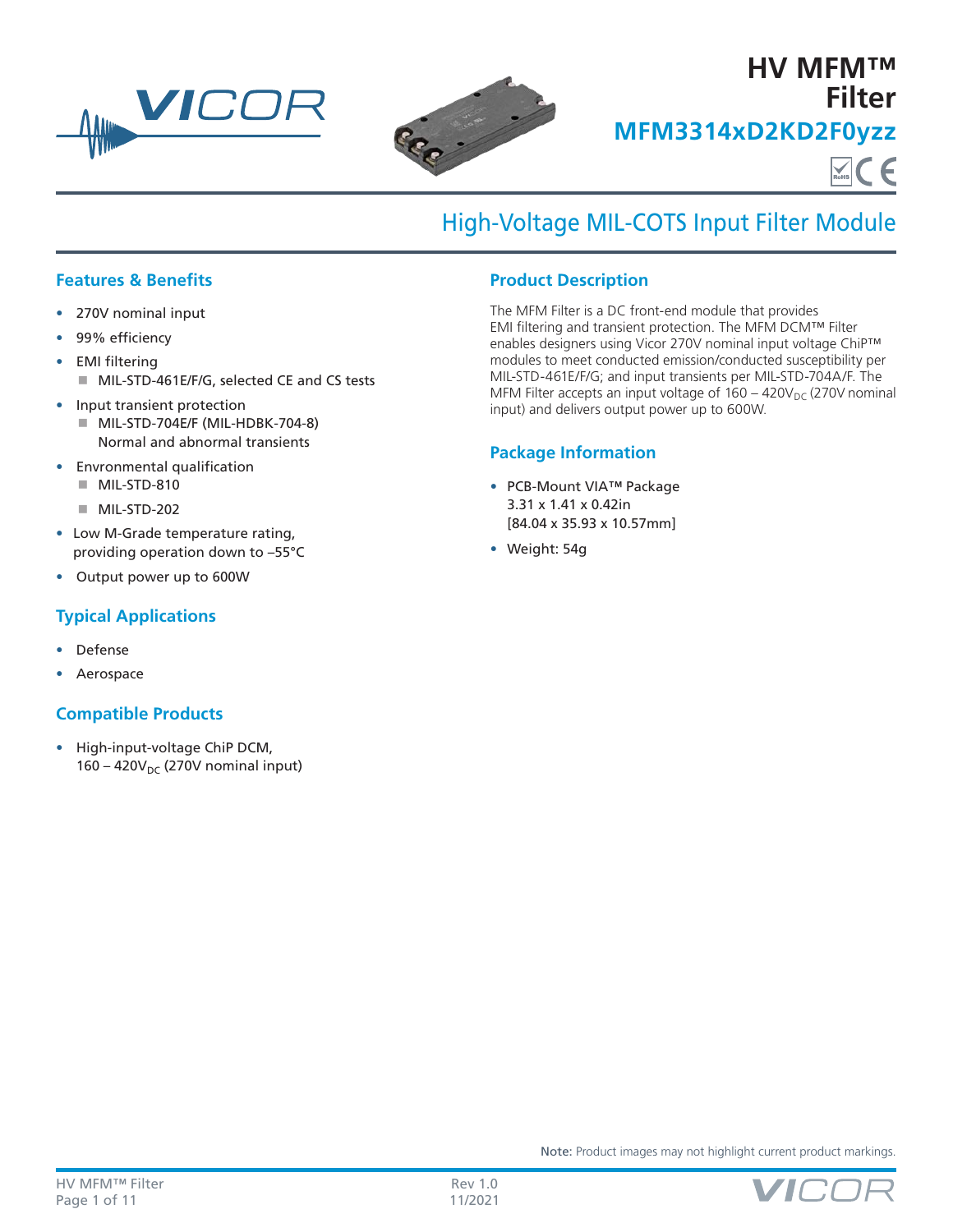## **Typical Application**



*M-Grade DCM4623 with an MFM3314 input filter, to meet the EMI and transient requirements*

|                                           | <b>Parts List for Typical Applications</b>                             |  |  |  |
|-------------------------------------------|------------------------------------------------------------------------|--|--|--|
|                                           | Eaton 505 Series, rated 10A<br><b>Littelfuse</b> 487 Series, rated 10A |  |  |  |
| $C_{\text{IN}}$                           | TDK C5750X6S2W225K250KA, 5x 2.2µF (11µF)                               |  |  |  |
| $C_{IN\_DCM}$                             | <b>TDK</b> C5750X6S2W225K250KA, 2.2µF                                  |  |  |  |
| $R_{IN\_DCM}$                             | Generic $3.60$                                                         |  |  |  |
| $C_{Y1}$ , $C_{Y2}$                       | Murata GA352QR7GF152KW01L, 1500pF                                      |  |  |  |
| $C_{Y3}$ , $C_{Y4}$ , $C_{Y5}$ , $C_{Y6}$ | Murata GA355DR7GF472KW01L, 4700pF                                      |  |  |  |

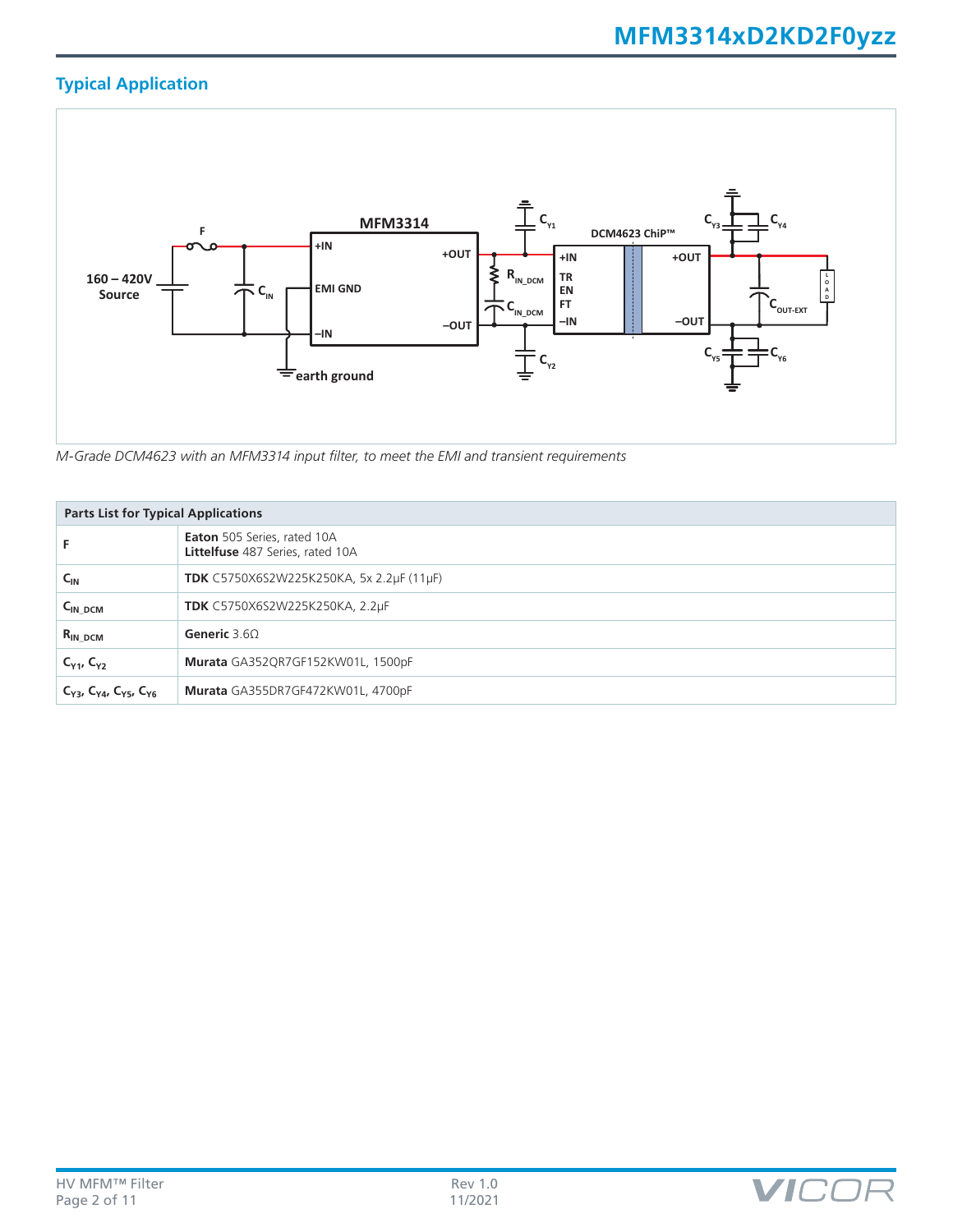## **Pin Configuration**



## **Pin Descriptions**

| <b>Signal Name</b> | <b>Type</b>                   | <b>Function</b>                |
|--------------------|-------------------------------|--------------------------------|
| $+IN$              | <b>INPUT POWER</b>            | Positive input power terminal  |
| $-IN$              | <b>INPUT POWER</b><br>RETURN  | Negative input power terminal  |
| <b>EMI GND</b>     | <b>EMI GROUND</b>             | EMI ground terminal            |
| $+$ OUT            | <b>OUTPUT POWER</b>           | Positive output power terminal |
| $-$ OUT            | <b>OUTPUT POWER</b><br>RETURN | Negative output power terminal |

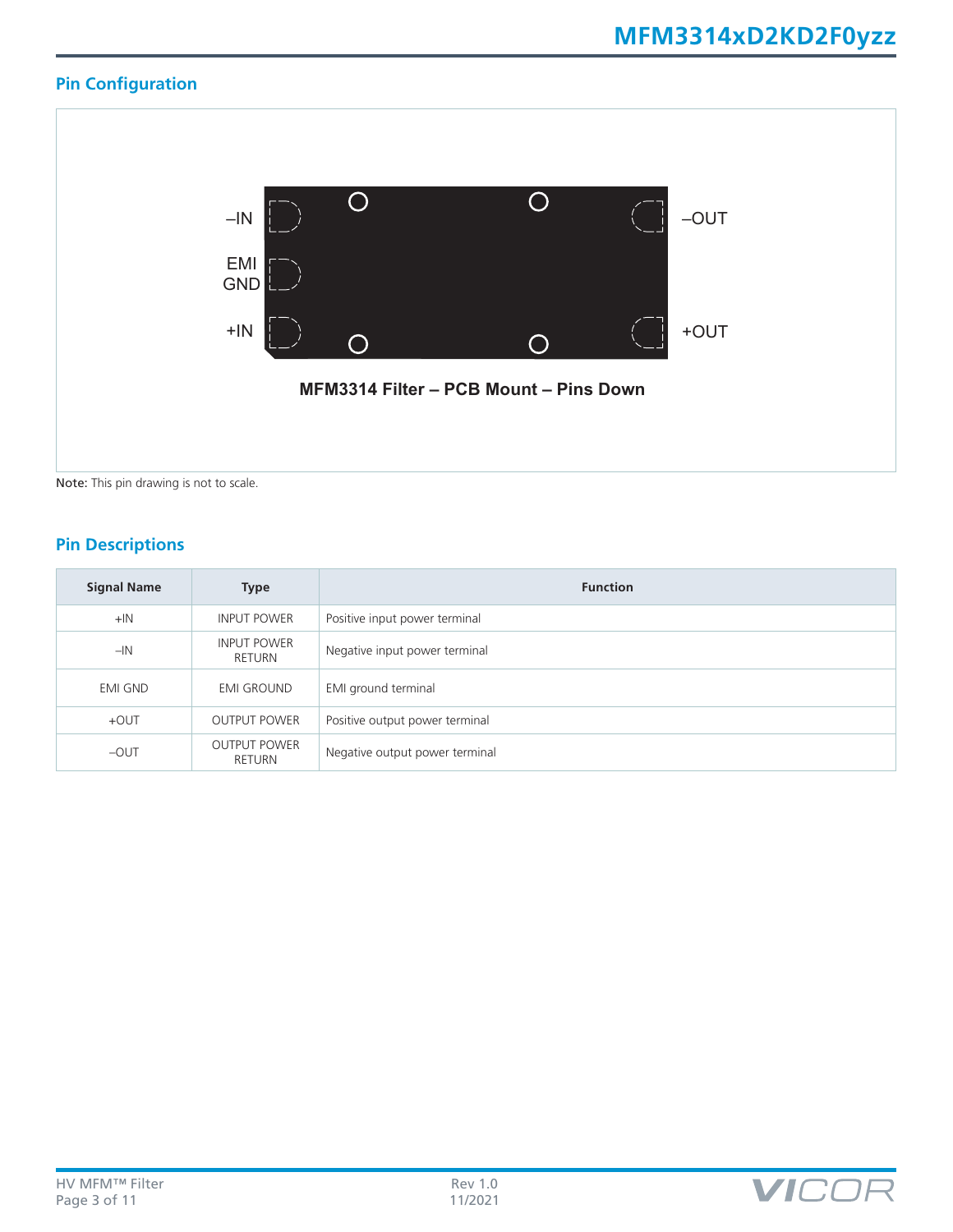## **MFM3314xD2KD2F0yzz**

## **Part Ordering Information**

| <b>Part Number</b> | Package Type            | <b>Product Grade</b> | <b>Option Field</b> |
|--------------------|-------------------------|----------------------|---------------------|
| MFM3314BD2KD2F0M08 | $\mathsf{B}=$ Board VIA | $M = -55$ to 100 °C  | $08 =$ Long Pin     |

## **Storage and Handling Information**

| <b>Attribute</b>                                         | <b>Specification</b><br><b>Comments</b>       |                           |  |
|----------------------------------------------------------|-----------------------------------------------|---------------------------|--|
| Operating Internal Temperature Range (T <sub>INT</sub> ) | M-Grade                                       | $-55$ to 125°C            |  |
| Case Temperature                                         |                                               | $-55$ to 100 $^{\circ}$ C |  |
| Storage Temperature                                      | M-Grade                                       | $-65$ to 125 $\degree$ C  |  |
| Soldering Temperature                                    | See AN:401 PCB Mount VIA Soldering Guidelines |                           |  |
| Weight                                                   |                                               | 54g                       |  |
| Pin Material                                             |                                               | C145 copper, full hard    |  |
| Underplate                                               | Low-stress ductile nickel                     | $50 - 100$ uin            |  |
| Pin Finish                                               | Palladium                                     | $0.8 - 6$ µin             |  |
|                                                          | Soft Gold                                     | $0.12 - 2 \mu$ in         |  |
| Flatness                                                 |                                               | $< 0.25$ mm $[0.010$ in]  |  |

## **Safety, Reliability and Agency Approvals**

| <b>Attribute</b>           | <b>Comments</b>                                                                     | Value | Unit        |
|----------------------------|-------------------------------------------------------------------------------------|-------|-------------|
| Dielectric Withstand       | Input / Output to EMI GND/Case                                                      | 2500  | $V_{DC}$    |
| <b>MTBF</b>                | MIL-HDBK-217FN2 Parts Count - 25°C Ground Benign,<br>Stationary, Indoors / Computer | 6.45  | <b>MHrs</b> |
| Agency Approvals/Standards | CE Marked for Low Voltage Directive and RoHS Recast Directive, as applicable        |       |             |

## **Absolute Maximum Ratings**

The absolute maximum ratings below are stress ratings only. Operation at or beyond these maximum ratings can cause permanent damage to the device. Electrical specifications do not apply when operating beyond rated operating conditions.

| <b>Parameter</b>                                       | <b>Comments</b> | <b>Min</b> | Max   | Unit     |
|--------------------------------------------------------|-----------------|------------|-------|----------|
| Input Voltage $(+$ IN to $-$ IN)                       | Continuous      | $-0.5$     | 460.0 |          |
| Output Voltage (+OUT to -OUT)                          | Continuous      | $-0.5$     | 460.0 |          |
| Dielectric Withstand<br>(Input/Output to EMI GND/Case) |                 |            | 2500  | $V_{DC}$ |
| Average Output Current                                 |                 |            | 4     | А        |

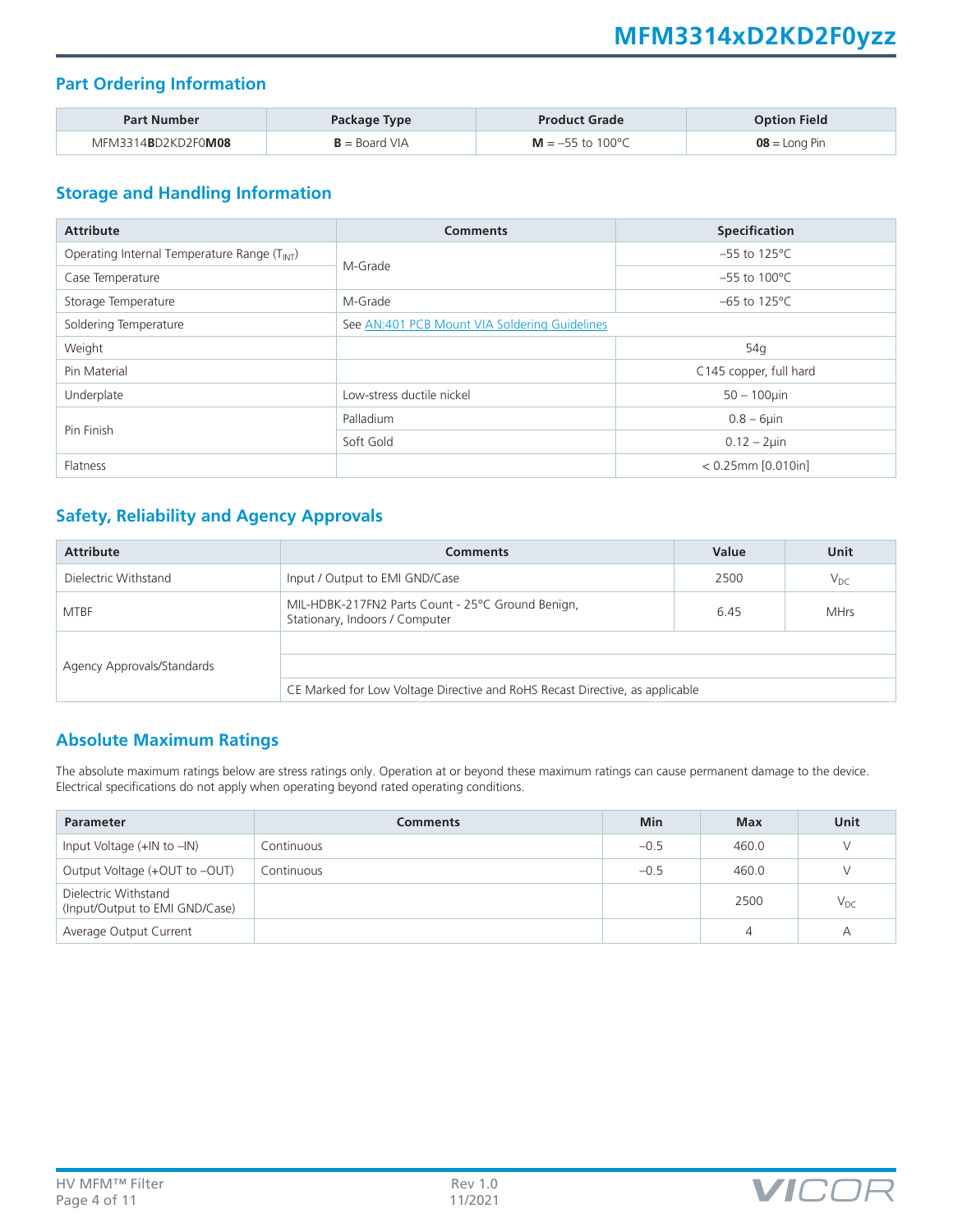## **Electrical Specifications**

Specifications apply over all line and load conditions, unless otherwise noted; **boldface** specifications apply over the temperature range of  $-55^{\circ}$ C ≤ T<sub>CASE</sub> ≤100°C (M-Grade); all other specifications are at T<sub>CASE</sub> = 25°C unless otherwise noted.

| <b>Attribute</b>           | Symbol         | <b>Conditions / Notes</b>                                                            |     | <b>Typ</b> | <b>Max</b> | <b>Unit</b> |
|----------------------------|----------------|--------------------------------------------------------------------------------------|-----|------------|------------|-------------|
|                            |                |                                                                                      |     |            |            |             |
|                            |                | <b>Power Input / Output Specification</b>                                            |     |            |            |             |
| Input Voltage Range        | $V_{IN}$       | Continuous operation                                                                 | 160 | 270        | 420        |             |
| Maximum Output Current [a] | <b>OUT MAX</b> | Continuous, at $V_{OUT} = 160V$<br>$(I_{\text{OUT}} = P_{\text{OUT}}/V_{\text{IN}})$ |     |            | 4          | А           |
| Rated Output Power [a]     | $P_{OUT}$      | Continuous, over all line conditions                                                 |     |            | 600        | W           |
| Internal Voltage Drop      |                | At 270V, 2.37A, 100°C baseplate                                                      |     |            | 1.6        | $V_{DC}$    |
| Power Dissipation          | $P_D$          | Worst case; low line, full load                                                      |     |            | 6          | W           |

[a] One MFM for each ChiP™ DCM™ is required even if the total power of the DCM is below P<sub>OUT</sub> maximum value.

### **EMI/EMC**

| <b>Standard</b>          | <b>Test Procedure</b>            | <b>Notes</b>                                                                                                                  |  |  |  |
|--------------------------|----------------------------------|-------------------------------------------------------------------------------------------------------------------------------|--|--|--|
|                          |                                  |                                                                                                                               |  |  |  |
|                          |                                  | MIL-STD-461E/F/G                                                                                                              |  |  |  |
| Conducted Emmisions      | CE101                            | Figure CE101-4, Navy ASW & Army Aircraft, Curve #1 (above $28V_{\text{DC}}$ )                                                 |  |  |  |
|                          | CE102                            | Figure CE102-1, Basic curve + 10dB limit relaxation for all applications                                                      |  |  |  |
|                          | CS101                            | Figure CS101, Curve #1, for all applications (above $28V_{\text{DC}}$ )                                                       |  |  |  |
|                          | CS114                            | Curve 5, Bulk Current Injection                                                                                               |  |  |  |
| Conducted Susceptibility | CS115                            | Figure CS115-1 for all applications, impulse excitation                                                                       |  |  |  |
|                          | CS116                            | Figure CS116-2 for all applications, damped sinusoidal                                                                        |  |  |  |
|                          |                                  |                                                                                                                               |  |  |  |
|                          | <b>MIL-HDBK-704-7</b>            |                                                                                                                               |  |  |  |
| Transient Immunity       | MIL-STD-704F normal transients   | From table HDC105-III: overvoltage $330V_{\text{DC}}$ for 20ms duration,<br>undervoltage $200V_{\text{DC}}$ for 50ms duration |  |  |  |
|                          | MIL-STD-704F abnormal transients | From table HDC302-III: overvoltage $350V_{\text{DC}}$ for 50ms duration,<br>undervoltage $180V_{\text{DC}}$ for 50ms duration |  |  |  |

## **Thermal Specified Operating Area**



*Figure 1 — Thermal specified operating area: maximum output power vs. case temperature*

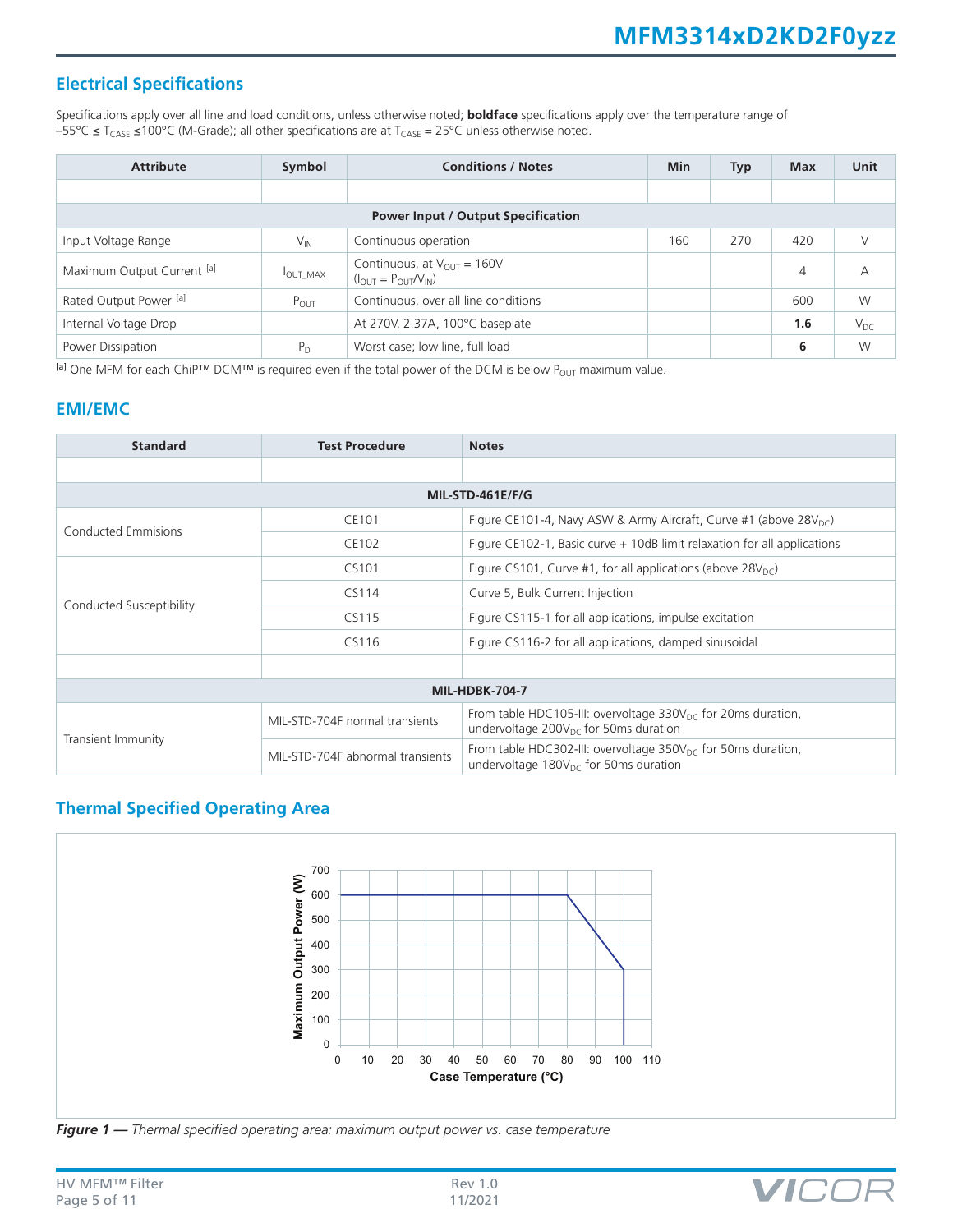## **Typical Conducted Emissions**

CE101 peak scans with MFM3314VD2KD2F0M00 and DCM4623TD2K31E0M00, in either condition: –OUT connected to GND or –OUT floating.



*Figure 2 — A typical test set up for conducted emissions CE101 is shown above. A current probe is used to measure and plot the variations in the current through the RED and BLACK leads at various load conditions.*



*Figure 3 — Peak scan for the RED lead, 10% load*



*Figure 5 — Peak scan for the RED lead, 90% load*



*Figure 4 — Peak scan for the BLACK lead, 10% load*



*Figure 6 — Peak scan for the BLACK lead, 90% load*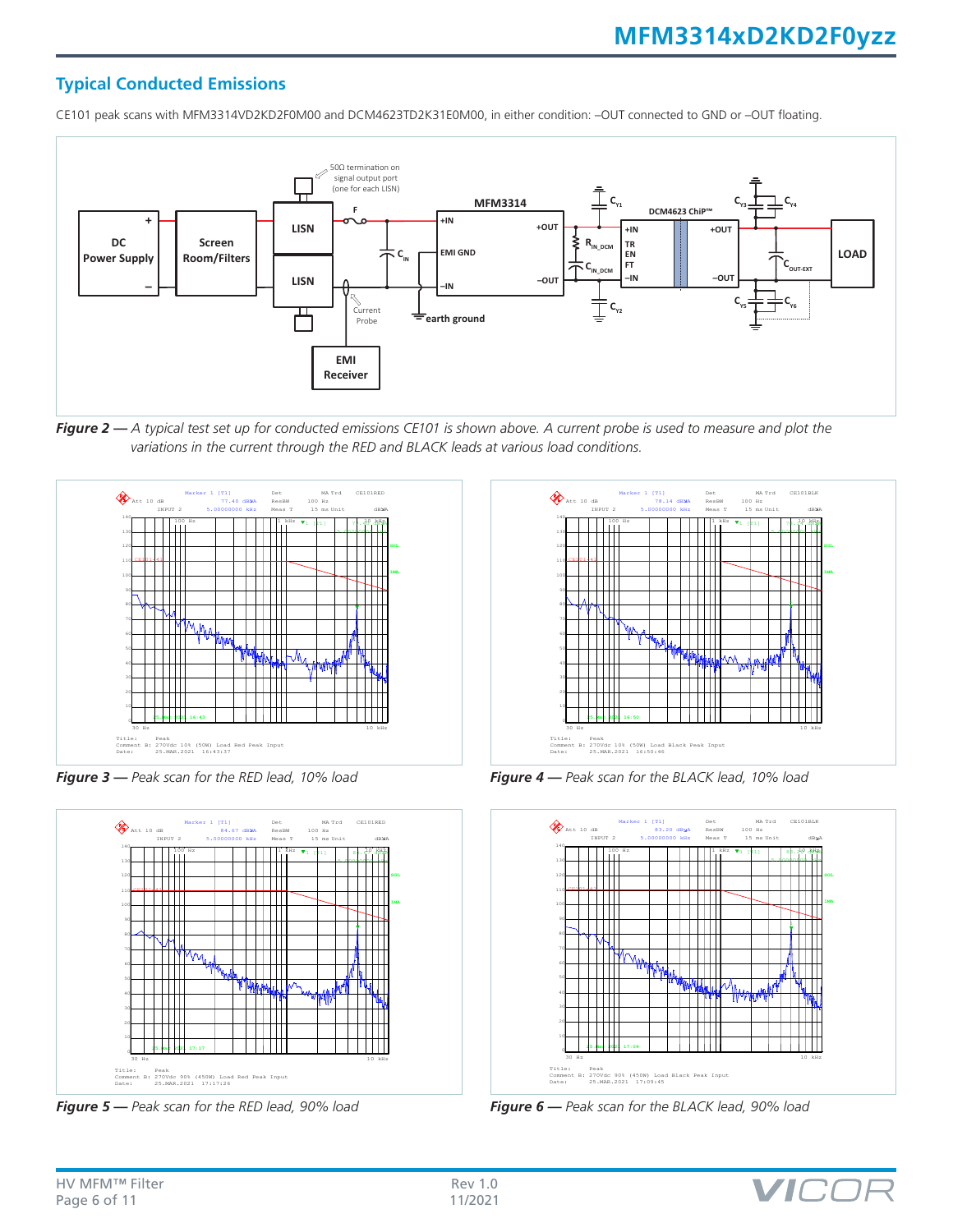### **Typical Conducted Emissions (Cont.)**

CE102 peak scans with MFM3314VD2KD2F0M00 and DCM4623TD2K31E0M00, in either condition: –OUT connected to GND or –OUT floating.



*Figure 7 — A typical test set up for conducted emissions CE102 is shown above. A 50Ω termination is used for LISN and voltage across the RED and BLACK leads are measured at various load conditions.*



*Figure 8 — Peak scan for the RED lead, 10% load*



*Figure 10 — Peak scan for the RED lead, 90% load*



*Figure 9 — Peak scan for the BLACK lead, 10% load*



*Figure 11 — Peak scan for the BLACK lead, 90% load*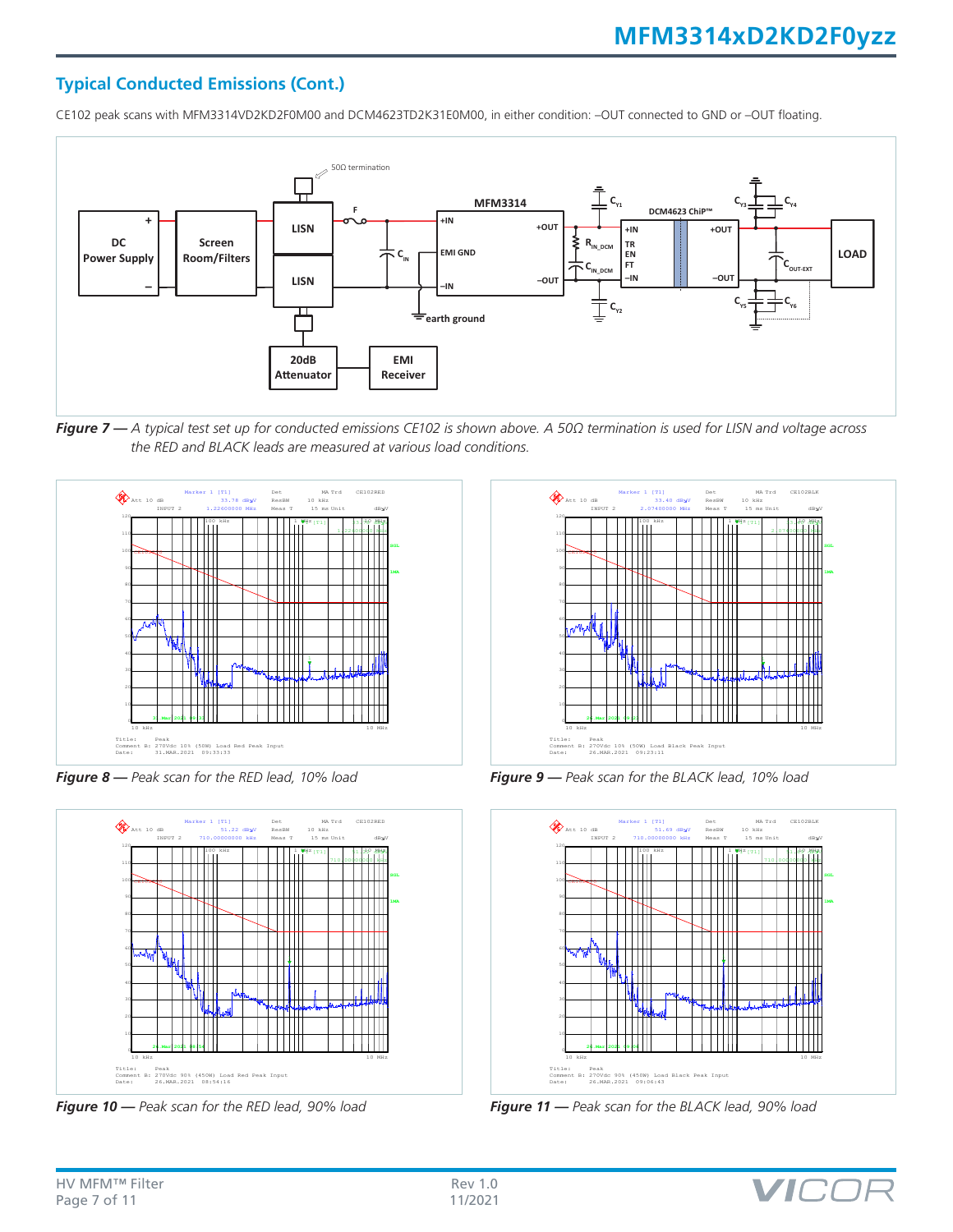## **Environmental Qualification**

| <b>Testing Activity</b>                           | <b>Reference Standard</b> | <b>Test Details</b>                                                                               |
|---------------------------------------------------|---------------------------|---------------------------------------------------------------------------------------------------|
| HTOB-HTOL High-Temperature<br>Operating Bias/Life | JESD22-A110-B             | Duration of 1000hrs, high line, full load,<br>max operating temperature, power cycled per IPC9592 |
| TC (Temperature Cycling)                          | JESD22-A104D              | 1000 cycles -55 to 125°C                                                                          |
| HALT (Highly-Accelerated Life Test)               | DP-0266                   | Low temp, high temp, rapid thermal cycling,<br>random vibration test, combined stress test        |
| THB (Temperature Humidity Bias)                   | JEDSD22-A101C             | Duration of 1000hrs, biased, 85°C, 85%RH.                                                         |
| HTS (High-Temperature Storage)                    | JESD 22-A103-D            | Duration 1000hrs, no bias.<br>Maximum storage temperature (125°C)                                 |
| LTS (Low-Temperature Storage)                     | JESD22-A119               | Duration 1000hrs, no bias.<br>Minimum storage temperature (-65°C)                                 |
| Random Vibration                                  | MIL-STD-810G              | Method 514.6, Procedure I, Category 24, mounted on QA                                             |
| Mechanical Shock                                  | MIL-STD-810G              | Method 516.5, Procedure I, Environment: functional shock 40G,<br>mounted on OA                    |
| Electro Static Discharge Human Body Model         | JEDEC JS-001-2012         | Table 2B, Class 2, ±2000V minimum                                                                 |
| Electro Static Discharge<br>Device Charge Model   | JESD22-C101-E             | Class III ±500V minimum                                                                           |
| Free Fall                                         | <b>IPC9592B</b>           | IEC 60068-2-32, Freefall Procedure 1                                                              |
| Term Strength                                     | MIL-STD-202G              | Method 211A, Test Condition A, Environment: ambient<br>temperature & %Rh.                         |
| Through-Hole Solderability                        | <b>IPC-9592B</b>          | IPC/ECA J-STD-002 Test A (dip and look)                                                           |
| Salt Fog                                          | MIL-STD-810G              | Method 509.5                                                                                      |
| Fungus                                            | MIL-STD-810G              | Method 508.6                                                                                      |
| Resistance to Solvents                            | MIL-STD-202G              | Method 215K                                                                                       |
| Acceleration                                      | MIL-STD-810G              | Method 513.6 Procedure II                                                                         |
| Altitude                                          | MIL-STD-810G              | Method 500.5 Procedure   & II                                                                     |
| <b>Explosive Atmosphere</b>                       | MIL-STD-810G              | Method 511.5 Procedure I, operational                                                             |

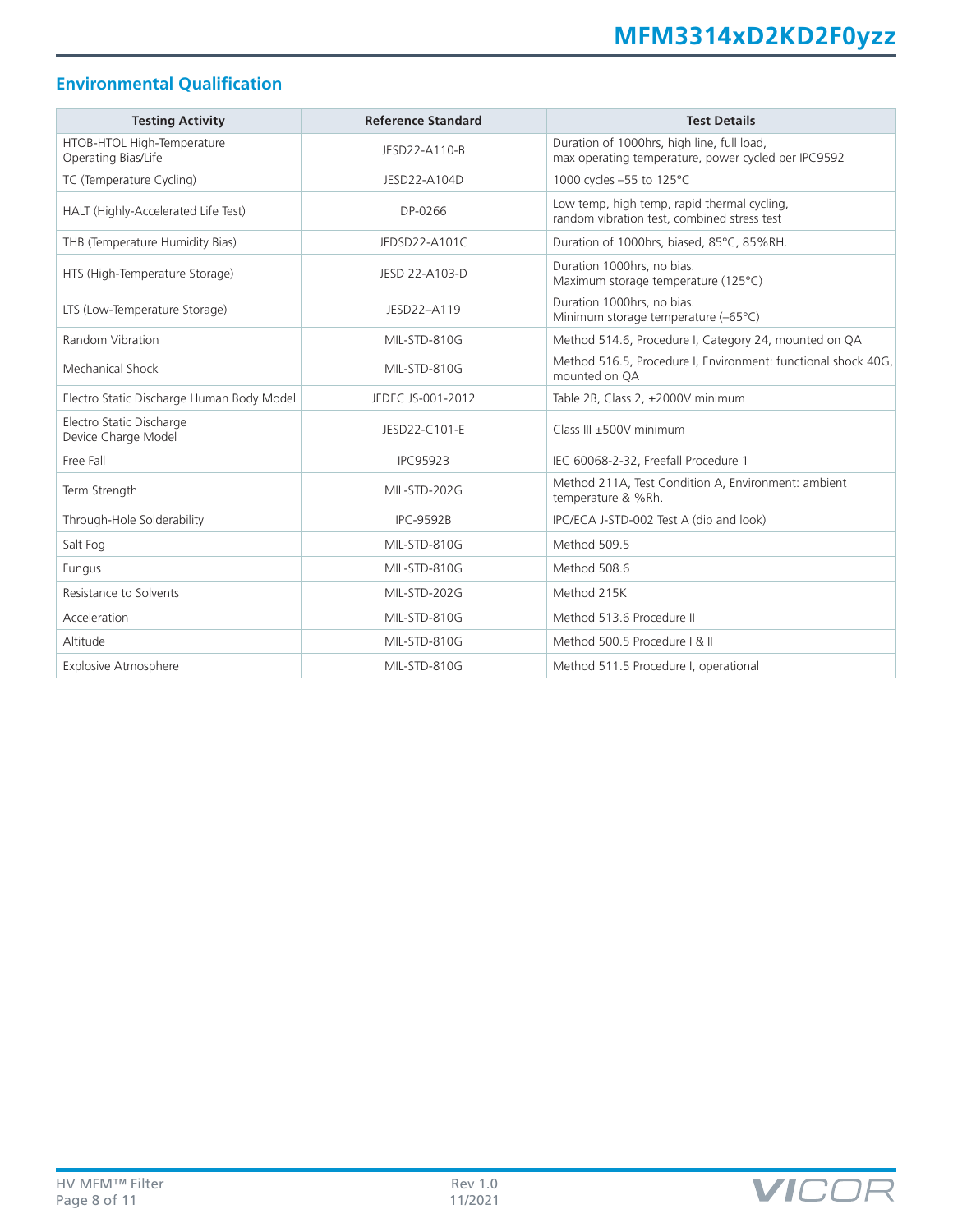## **MFM3314xD2KD2F0yzz**

VICOF

### **Board-Mount Outline Drawing**

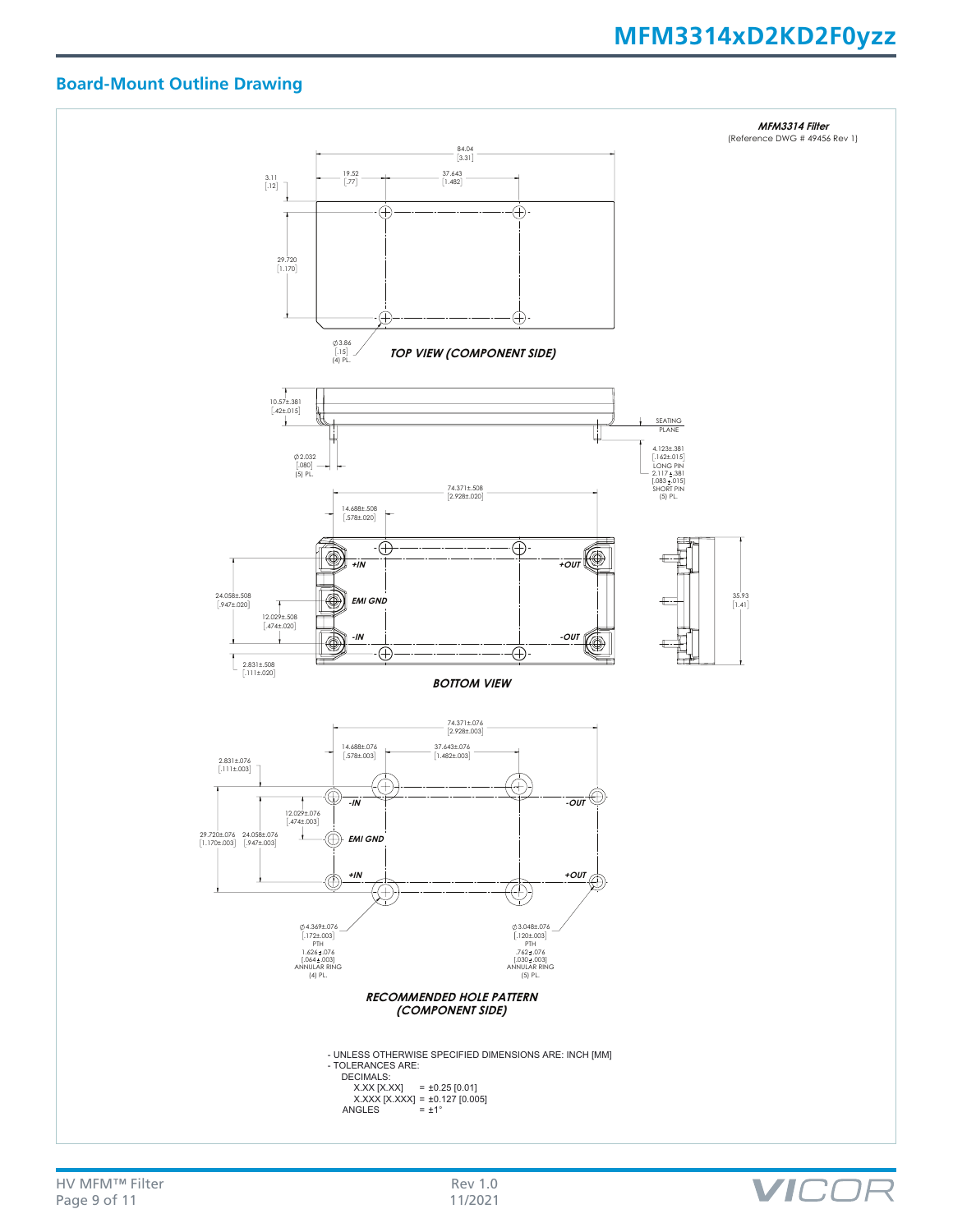# **MFM3314xD2KD2F0yzz**

## **Revision History**

| <b>Revision</b> | Date                | <b>Description</b> | Page Number(s) |
|-----------------|---------------------|--------------------|----------------|
| $\cdot$         | 129121<br>1 L J I L | release<br>In it   | n/a            |